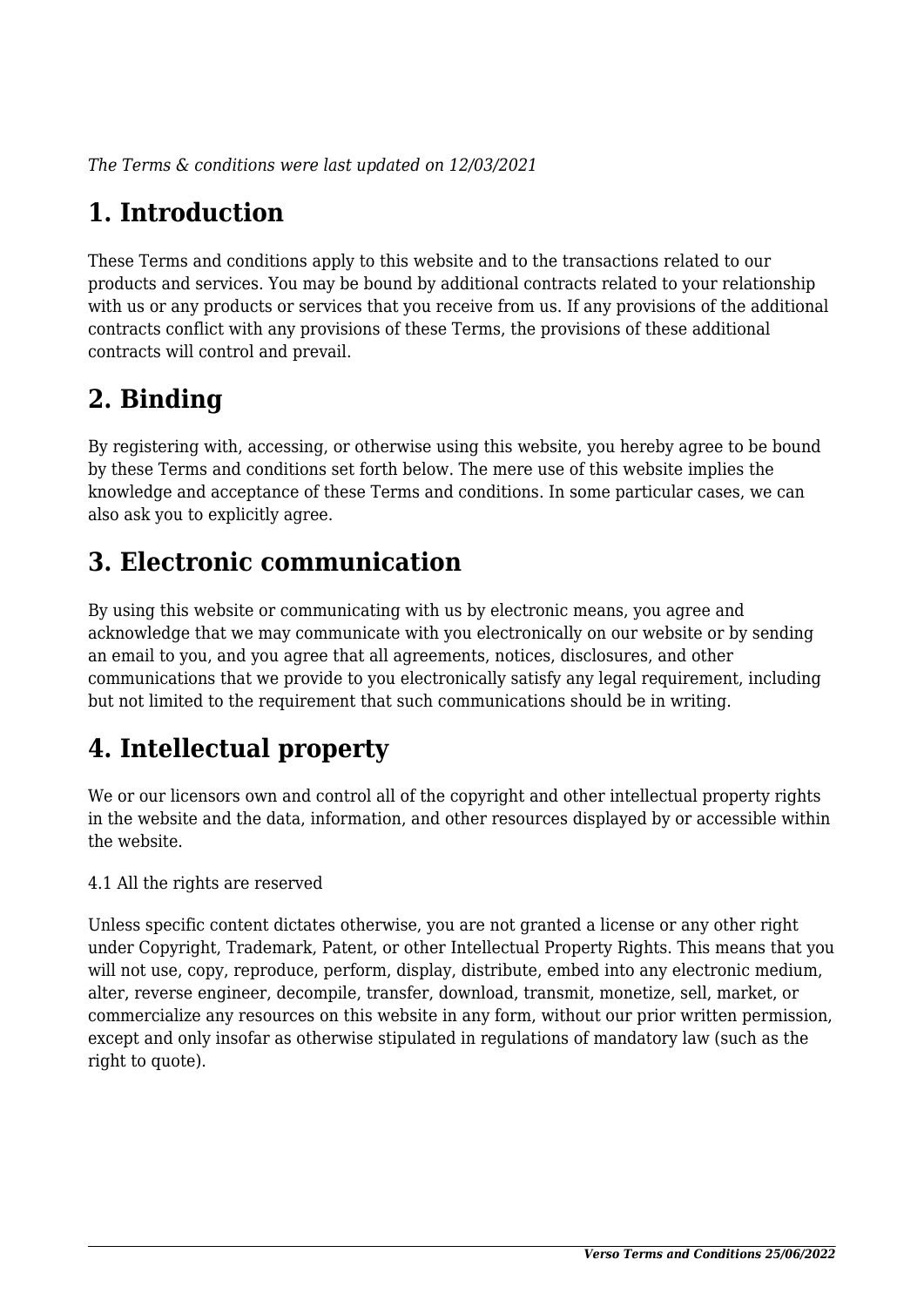# **5. Third-party property**

Our website may include hyperlinks or other references to other party's websites. We do not monitor or review the content of other party's websites which are linked to from this website. Products or services offered by other websites shall be subject to the applicable Terms and Conditions of those third parties. Opinions expressed or material appearing on those websites are not necessarily shared or endorsed by us.

We will not be responsible for any privacy practices or content of these sites. You bear all risks associated with the use of these websites and any related third-party services. We will not accept any responsibility for any loss or damage in whatever manner, however caused, resulting from your disclosure to third parties of personal information.

#### **6. Responsible use**

By visiting our website, you agree to use it only for the purposes intended and as permitted by these Terms, any additional contracts with us, and applicable laws, regulations, and generally accepted online practices and industry guidelines. You must not use our website or services to use, publish or distribute any material which consists of (or is linked to) malicious computer software; use data collected from our website for any direct marketing activity, or conduct any systematic or automated data collection activities on or in relation to our website.

Engaging in any activity that causes, or may cause, damage to the website or that interferes with the performance, availability, or accessibility of the website is strictly prohibited.

### **7. Registration**

You may register for an account with our website. During this process, you may be required to choose a password. You are responsible for maintaining the confidentiality of passwords and account information and agree not to share your passwords, account information, or secured access to our website or services with any other person. You must not allow any other person to use your account to access the website because you are responsible for all activities that occur through the use of your passwords or accounts. You must notify us immediately if you become aware of any disclosure of your password.

After account termination, you will not attempt to register a new account without our permission.

### **8. Content posted by you**

We may provide various open communication tools on our website, such as blog comments, blog posts, forums, message boards, ratings and reviews, and various social media services. It might not be feasible for us to screen or monitor all content that you or others may share or submit on or through our website. However, we reserve the right to review the content and to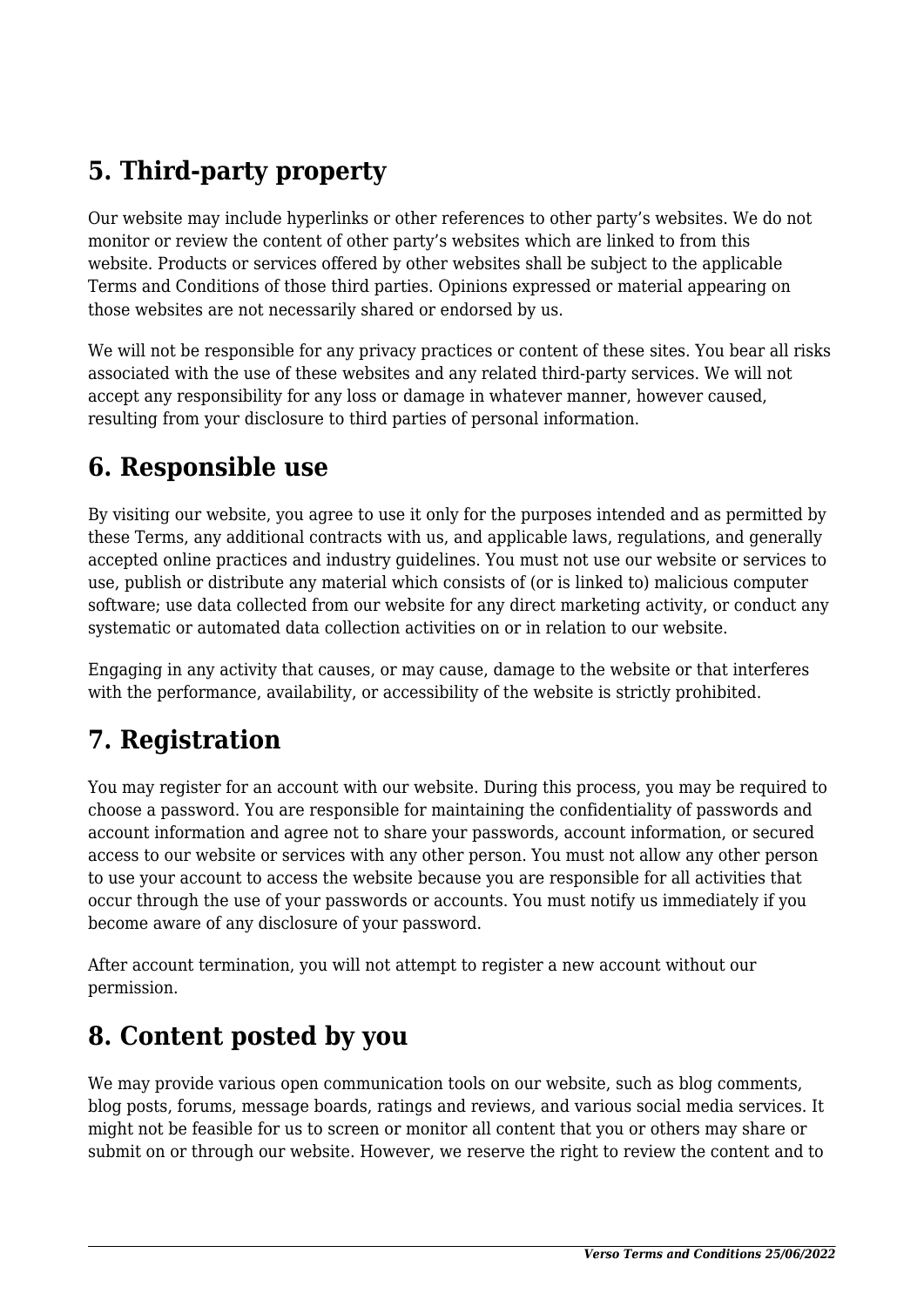monitor all use of and activity on our website, and remove or reject any content in our sole discretion. By posting information or otherwise using any open communication tools as mentioned, you agree that your content will comply with these Terms and Conditions and must not be illegal or unlawful or infringe any person's legal rights.

### **9. Idea submission**

Do not submit any ideas, inventions, works of authorship, or other information that can be considered your own intellectual property that you would like to present to us unless we have first signed an agreement regarding the intellectual property or a non-disclosure agreement. If you disclose it to us absent such written agreement, you grant to us a worldwide, irrevocable, non-exclusive, royalty-free license to use, reproduce, store, adapt, publish, translate and distribute your content in any existing or future media.

## **10. Termination of use**

We may, in our sole discretion, at any time modify or discontinue access to, temporarily or permanently, the website or any Service thereon. You agree that we will not be liable to you or any third party for any such modification, suspension or discontinuance of your access to, or use of, the website or any content that you may have shared on the website. You will not be entitled to any compensation or other payment, even if certain features, settings, and/or any Content you have contributed or have come to rely on, are permanently lost. You must not circumvent or bypass, or attempt to circumvent or bypass, any access restriction measures on our website.

## **11. Warranties and liability**

Nothing in this section will limit or exclude any warranty implied by law that it would be unlawful to limit or to exclude. This website and all content on the website are provided on an "as is" and "as available" basis and may include inaccuracies or typographical errors. We expressly disclaim all warranties of any kind, whether express or implied, as to the availability, accuracy, or completeness of the Content. We make no warranty that:

- this website or our products or services will meet your requirements:
- this website will be available on an uninterrupted, timely, secure, or error-free basis;
- the quality of any product or service purchased or obtained by you through this website will meet your expectations.

Nothing on this website constitutes or is meant to constitute, legal, financial or medical advice of any kind. If you require advice you should consult an appropriate professional.

The following provisions of this section will apply to the maximum extent permitted by applicable law and will not limit or exclude our liability in respect of any matter which it would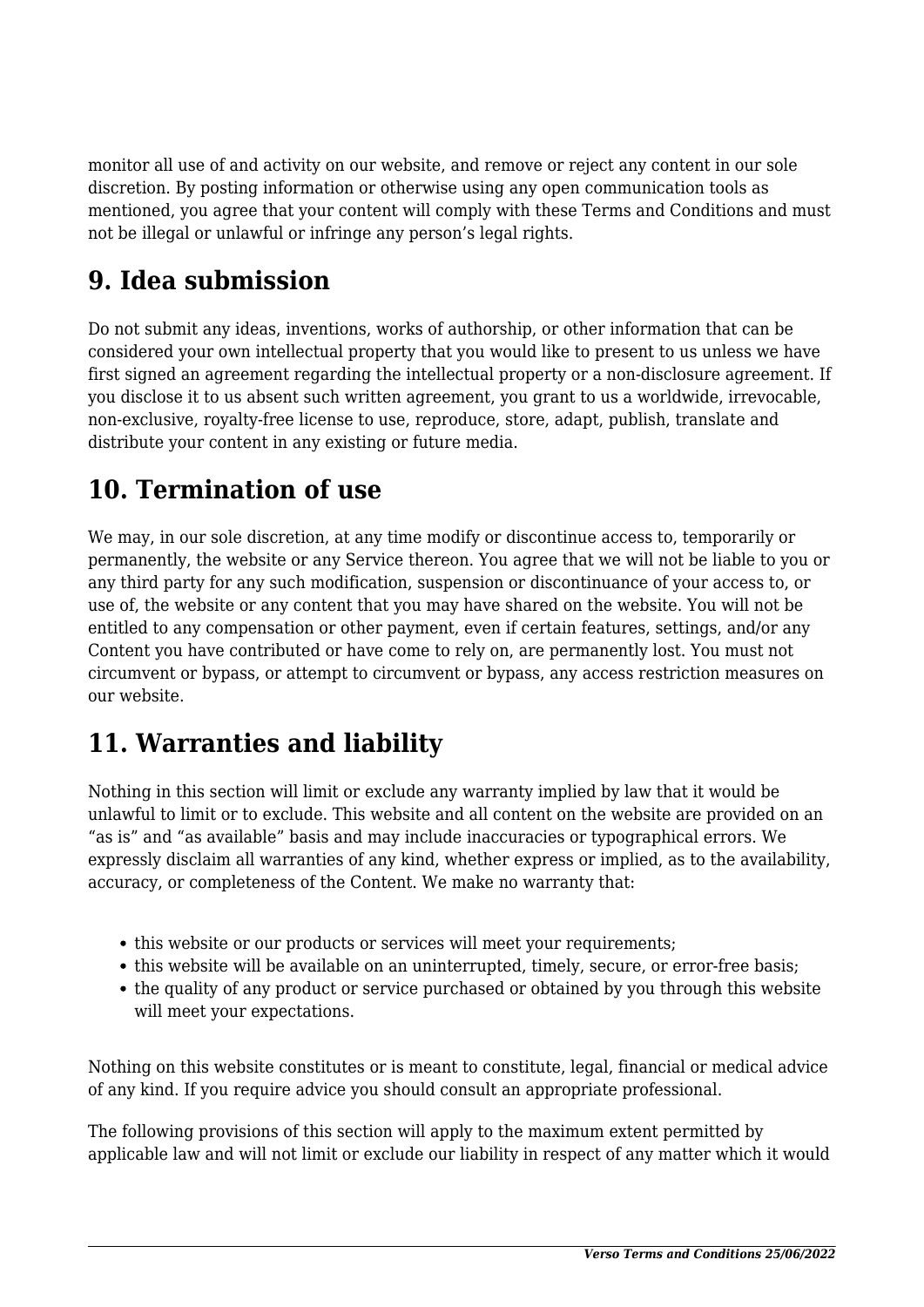be unlawful or illegal for us to limit or to exclude our liability. In no event will we be liable for any direct or indirect damages (including any damages for loss of profits or revenue, loss or corruption of data, software or database, or loss of or harm to property or data) incurred by you or any third party, arising from your access to, or use of, our website.

Except to the extent any additional contract expressly states otherwise, our maximum liability to you for all damages arising out of or related to the website or any products and services marketed or sold through the website, regardless of the form of legal action that imposes liability (whether in contract, equity, negligence, intended conduct, tort or otherwise) will be limited to the total price that you paid to us to purchase such products or services or use the website. Such limit will apply in the aggregate to all of your claims, actions and causes of action of every kind and nature.

# **12. Privacy**

To access our website and/or services, you may be required to provide certain information about yourself as part of the registration process. You agree that any information you provide will always be accurate, correct, and up to date.

We take your personal data seriously and are committed to protecting your privacy. We will not use your email address for unsolicited mail. Any emails sent by us to you will only be in connection with the provision of agreed products or services.

We have developed a policy to address any privacy concerns you may have. For more information, please see our [Privacy Statement](https://vegecafeverso.fi/privacy-policy/) and our [Cookie Policy](https://vegecafeverso.fi/cookie-policy-eu/).

## **13. Accessibility**

We are committed to making the content we provide accessible to individuals with disabilities. If you have a disability and are unable to access any portion of our website due to your disability, we ask you to give us a notice including a detailed description of the issue you encountered. If the issue is readily identifiable and resolvable in accordance with industrystandard information technology tools and techniques we will promptly resolve it.

## **14. Export restrictions / Legal compliance**

Access to the website from territories or countries where the Content or purchase of the products or Services sold on the website is illegal is prohibited. You may not use this website in violation of export laws and regulations of Finland.

### **15. Assignment**

You may not assign, transfer or sub-contract any of your rights and/or obligations under these Terms and conditions, in whole or in part, to any third party without our prior written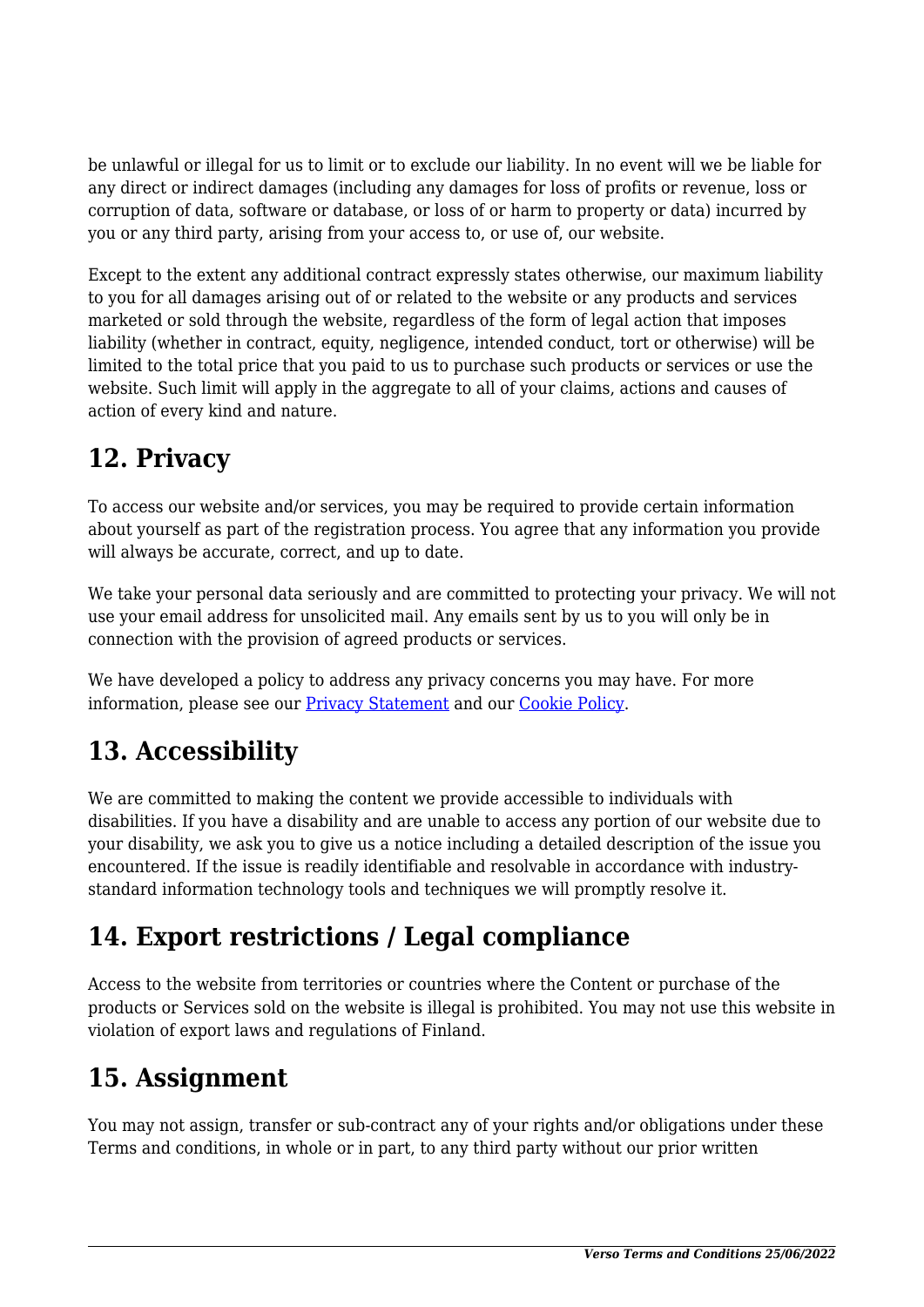consent. Any purported assignment in violation of this Section will be null and void.

### **16. Breaches of these Terms and conditions**

Without prejudice to our other rights under these Terms and Conditions, if you breach these Terms and Conditions in any way, we may take such action as we deem appropriate to deal with the breach, including temporarily or permanently suspending your access to the website, contacting your internet service provider to request that they block your access to the website, and/or commence legal action against you.

### **17. Indemnification**

You agree to indemnify, defend and hold us harmless, from and against any and all claims, liabilities, damages, losses and expenses, relating to your violation of these Terms and conditions, and applicable laws, including intellectual property rights and privacy rights. You will promptly reimburse us for our damages, losses, costs and expenses relating to or arising out of such claims.

#### **18. Waiver**

Failure to enforce any of the provisions set out in these Terms and Conditions and any Agreement, or failure to exercise any option to terminate, shall not be construed as waiver of such provisions and shall not affect the validity of these Terms and Conditions or of any Agreement or any part thereof, or the right thereafter to enforce each and every provision.

### **19. Language**

These Terms and Conditions will be interpreted and construed exclusively in Finnish. All notices and correspondence will be written exclusively in that language.

## **20. Entire agreement**

These Terms and Conditions, together with our [privacy statement](https://vegecafeverso.fi/privacy-policy/) and [cookie policy,](https://vegecafeverso.fi/cookie-policy-eu/) constitute the entire agreement between you and Kahvila Verso Oy in relation to your use of this website.

## **21. Updating of these Terms and conditions**

We may update these Terms and Conditions from time to time. The date provided at the beginning of these Terms and Conditions is the latest revision date. We will give you a written notice of any changes or updates, and the revised Terms and Conditions will become effective from the date that we give you such a notice. Your continued use of this website following the posting of changes or updates will be considered notice of your acceptance to abide by and be bound by these Terms and Conditions. To request a prior version of these Terms and